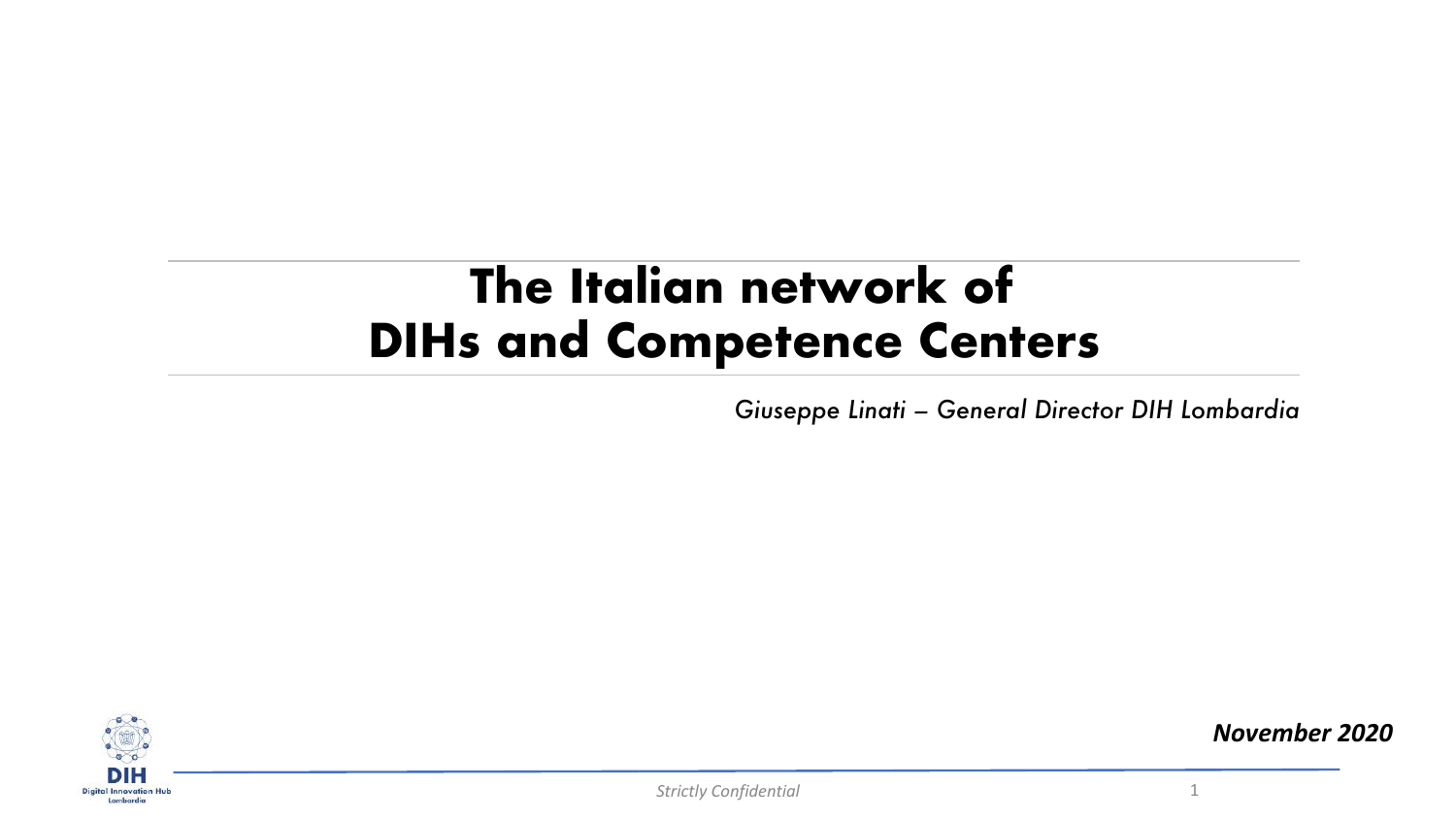## **Italian Plan Industria 4.0**



## PIANO NAZIONALE INDUSTRIA 4.0

In order to boost productivity and accelerate technological upgrading, the National Plan Industria 4.0 of the Italian Government is focused on **strategic measures to support innovative investments and empower skills**. Moreover, the National Plan Industria 4.0 provides for the **creation** of an innovative infrastructure composed **of Digital Innovation Hub (DIH)** and **Competence Centers (CC).**

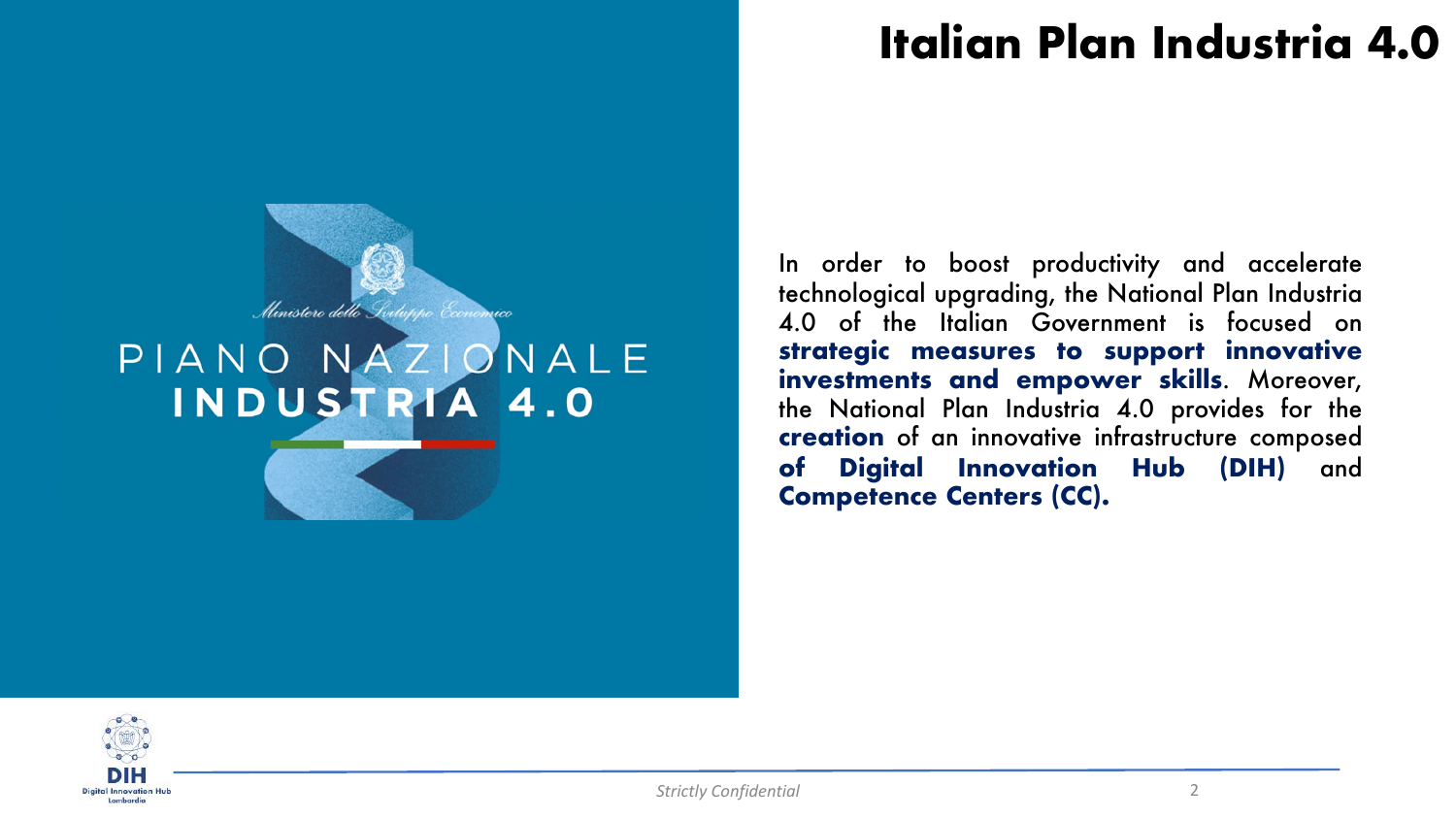

**DIHs' Purpose**

**Confindustria** worked at the creation of a **National Network of Digital Innovation hubs**. Confindustria's DIHs, in line with the National Plan Industria 4.0, have a **horizontal dimension**. They are the **contact point among companies, research institutions and public/private investors at regional level**. The DIHs of Confindustria mainly have a regional or an interregional dimension and they operate through territorial points, **in collaboration with the Associations of Confindustria**, with the purpose of:



**Being the "gateway" to the world of Industry 4.0, in order to support the digital transformation of the manufacturing system;**



**Stimulating the demand for enterprises innovation;** 



**Strengthening the level of knowledge and awareness in relation to the opportunity offered by Industry 4.0.** 



*Strictly Confidential* 3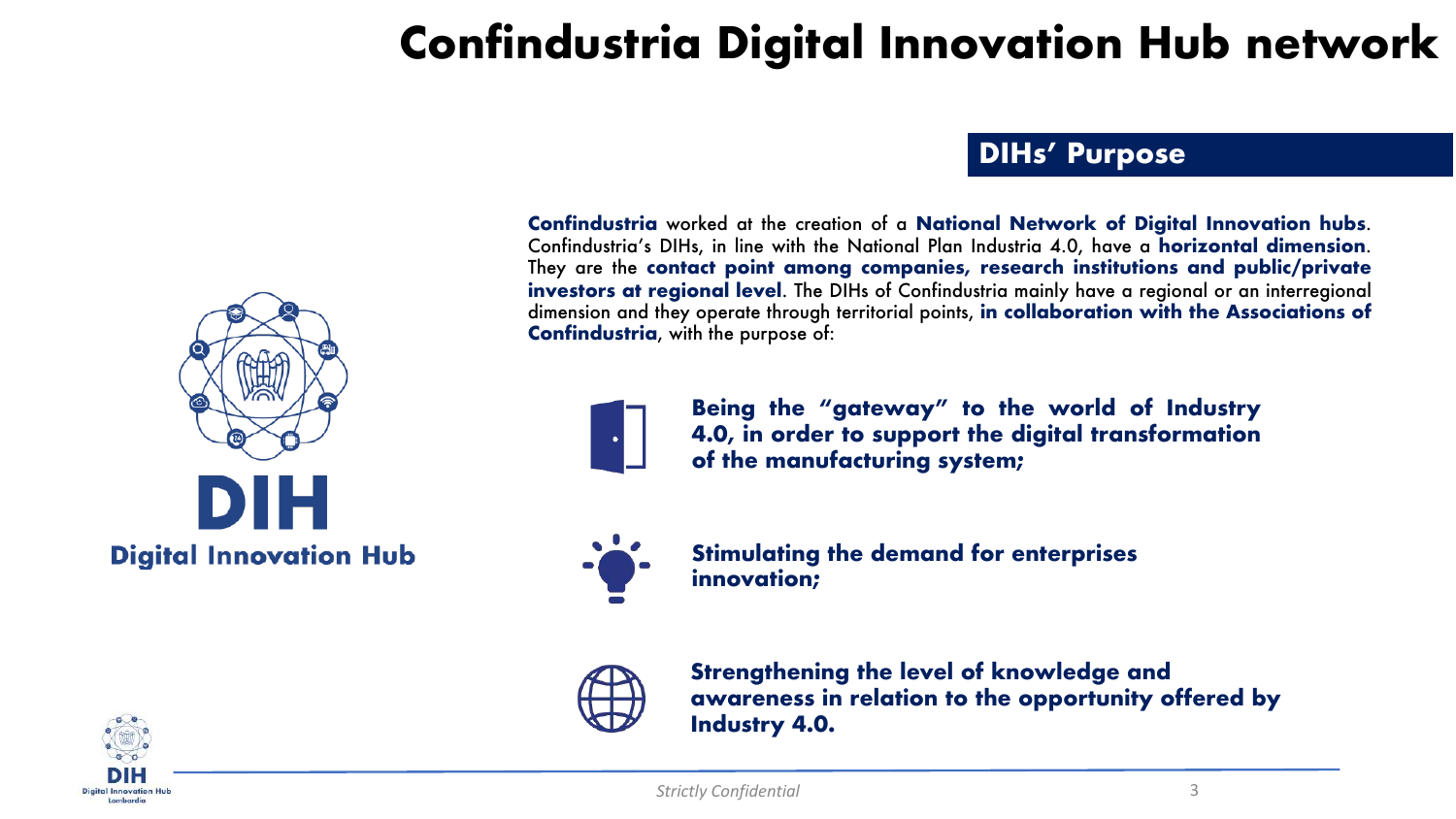

### **The DIHs' activities for the enterprises**



**Awareness and training** on the opportunities linked to the application of 4.0 technologies, through the organization of seminars, workshop and study visit.



**Assessment of the digital maturity**: support in the use of digital maturity assessment's tools, definition of the roadmap for the digital transformation of the business processes and support in the elaboration of 4.0 projects.



**Orientation toward the innovation ecosystem**: DIH European Network, European and National Competence Centers, smart factories and demo centers, lighthouse factories, universities, technological parks, technological clusters, public and private research centers, technological transfer centers, incubators.

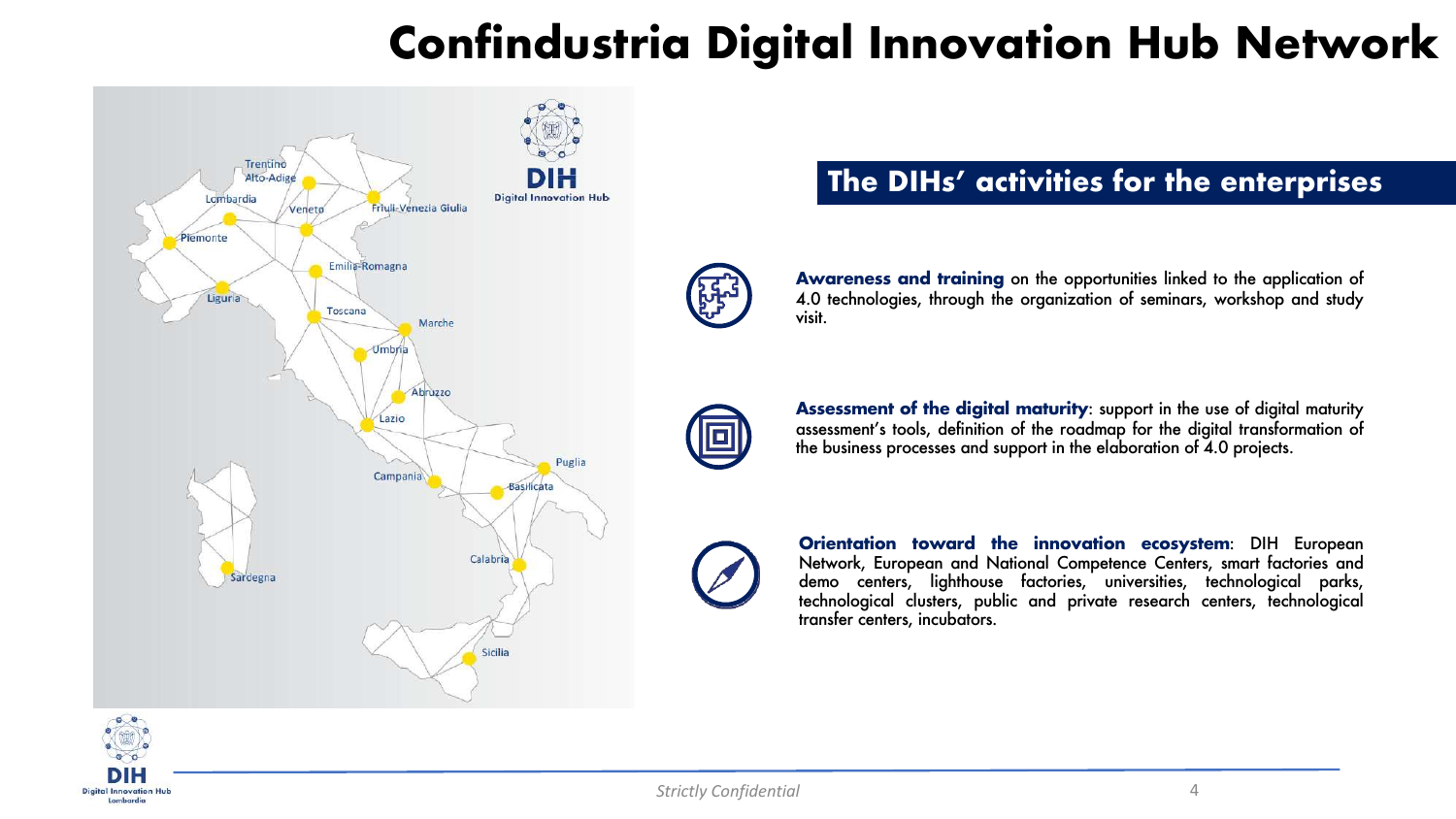#### **Approach towards «Industria 4.0»**



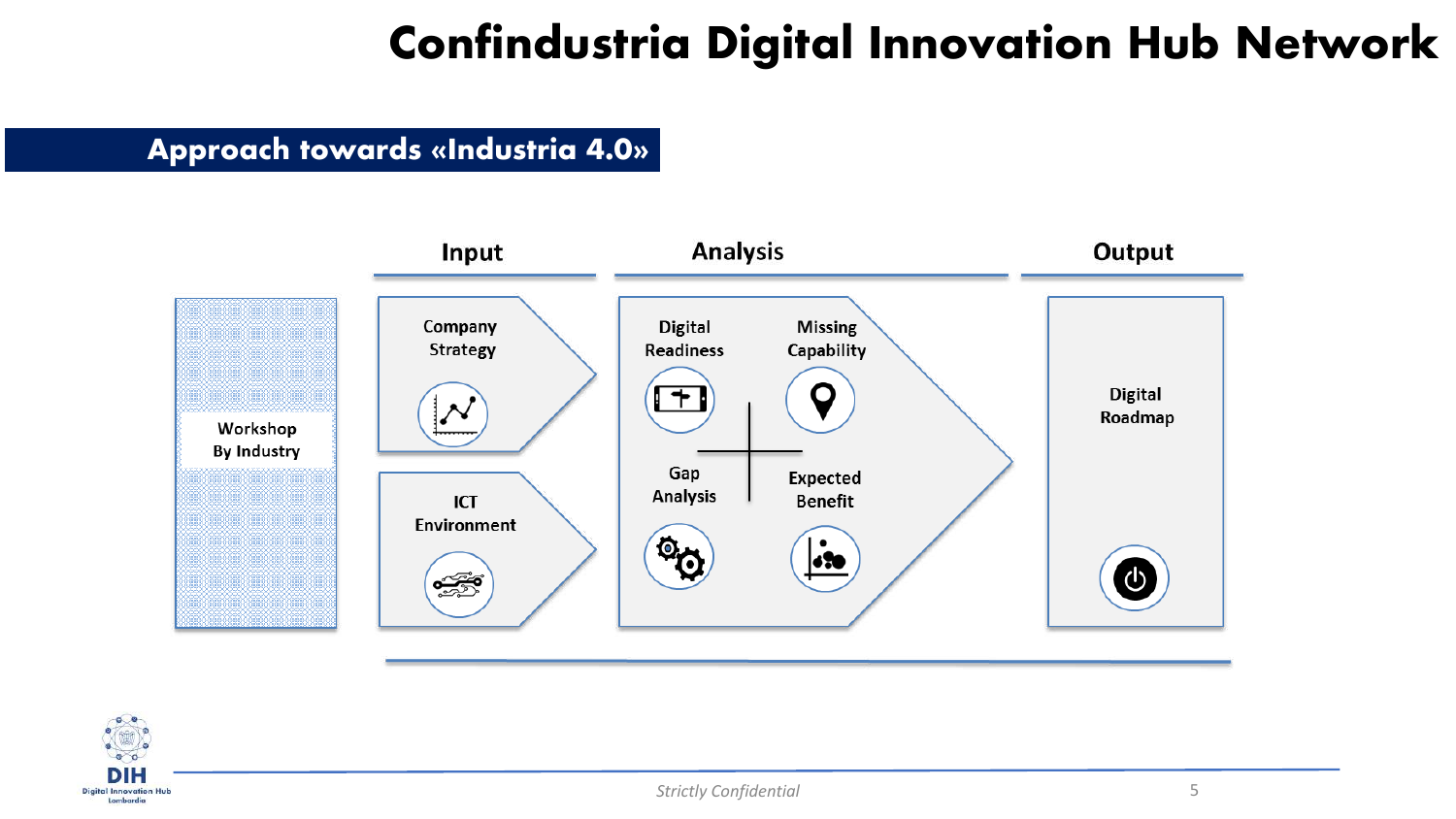#### **The assessment of the digital maturity**

The test, elaborated by **Politecnico di Milano and Assoconsult**, allows to assess the digitalization level for each function of the company.

The test results are divided into **four analysis dimensions**: Execution, Monitoring and Control of the Processes, Technology e Organization.



**Once digital maturity has been defined, a roadmap can be identified in order to bring the company closer to Industry 4.0.** 

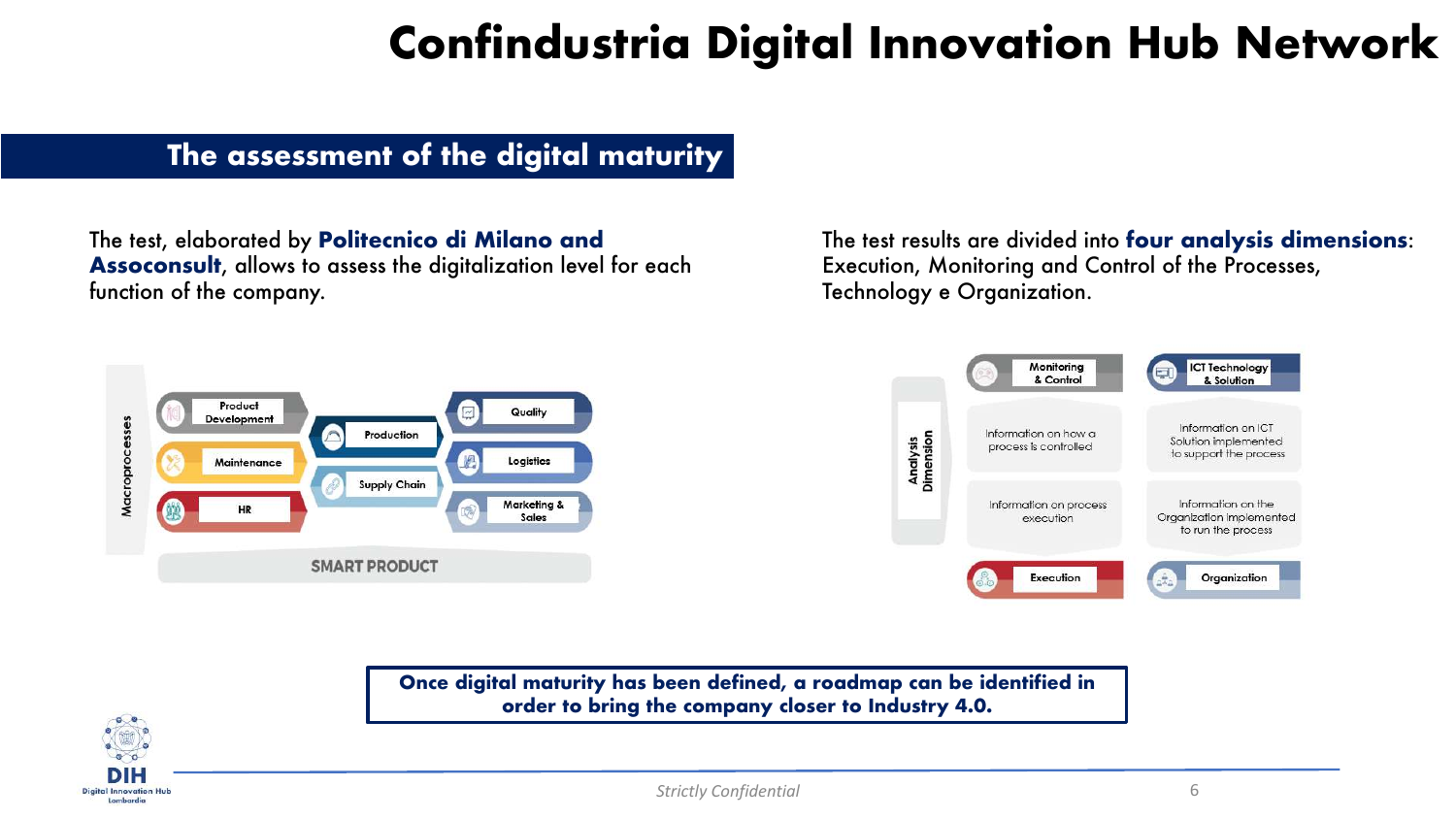**Ambito** 

**example**

#### **Digital Readiness Assessment – Roadmap Result**



**Execution** 

2.96

**DIH Digital Innovation Hub** Lombardia



Organization

2.87

| Cross Funzione | Piattaforma di Business<br>Intelligence (BI)                        | Nei processi presi in considerazione si evidenzia che, anche<br>grazie all'implementazione dell'ERP SAP per i differenti ambiti<br>aziendali, si è ora in condizione di poter sfruttare al meglio il<br>«dato» strutturato del sistema. Una soluzione di reportina a varie<br>livelli (operativo e decisionale) consentirebbe di monitorare in<br>modo strutturato i processi «core» dell'impresa. In futuro non è da<br>escludere la possibilità di integrare anche fonti di dati esterni<br>all'azienda ampliandone così la possibilità di analisi. |  |  |  |  |
|----------------|---------------------------------------------------------------------|-------------------------------------------------------------------------------------------------------------------------------------------------------------------------------------------------------------------------------------------------------------------------------------------------------------------------------------------------------------------------------------------------------------------------------------------------------------------------------------------------------------------------------------------------------|--|--|--|--|
| Cross Funzione | Sistema Documentale per la<br>gestione dei documenti<br>elettronici | Anche per gli ambiti non coperti dal sistema SAP l'analisi<br>evidenzia l'opportunità di lanciare una iniziativa di «Digital<br>Document Management» per la gestione in prima battuta di tutti i<br>documenti (ovviamente da definire con quale priorità) prodotti in<br>azienda ma soprattutto per rendere la conoscenza a tutti gli effetti<br>un «patrimonio aziendale» e non del singolo individuo.                                                                                                                                               |  |  |  |  |
| Supply Chain   | Demand Planning                                                     | Valutare la possibilità di implementare una soluzione di Demand<br>Planning integrata con SAP per migliorare il processo di gestione<br>della domanda (di breve/medio) con la possibilità di ottimizzare<br>i tempi di setup delle linee di produzione                                                                                                                                                                                                                                                                                                |  |  |  |  |
| Supply Chain   | Integrazione delle value chain                                      | Riprendere in considerazione la possibilità (anche mirata) di<br>implementare una soluzione per l'integrazione degli attori chiave<br>della value chain sia per quanto riguarda i fornitori (includendo i<br>partner logisitici se utilizzatil che i clienti.                                                                                                                                                                                                                                                                                         |  |  |  |  |

**Titolo Iniziativa** 



Control  $2.75$ 





**Technolog** 

2.69

|      |      |      |      |      |      |      | Development Production Quality Maintenance Logistics Supply HR Marketing & sales Smart |      |
|------|------|------|------|------|------|------|----------------------------------------------------------------------------------------|------|
| 3.01 | 3.09 | 3.02 | 2.56 | 2.25 | 2.12 | 2.39 | 2.87                                                                                   | 2.90 |

Quality

Maintenance

Logistics

**Breve descrizione** 

49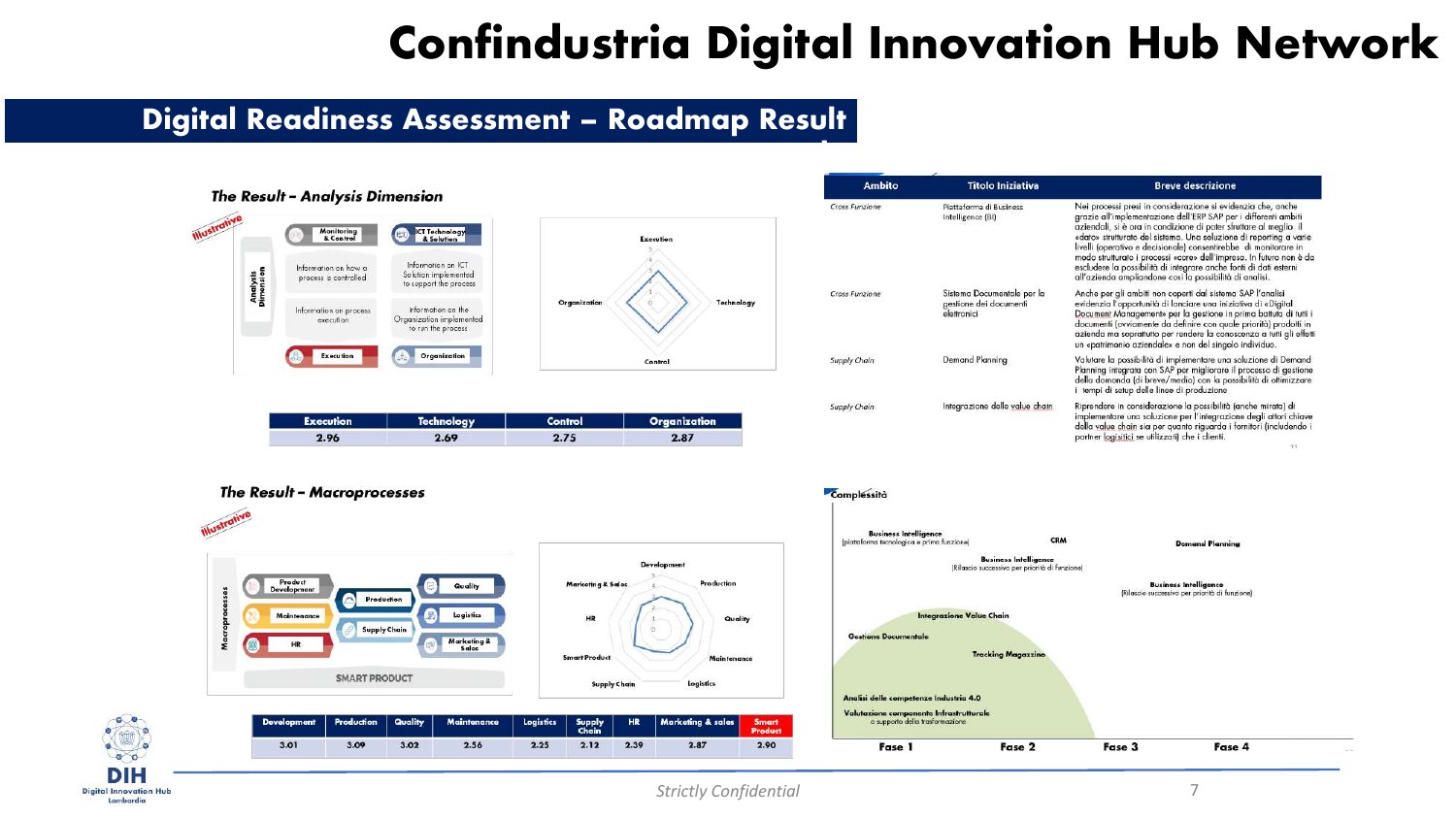## **Italian I.4.0 Competence Centers Network**

**Competence Centers are national** and **specialized in Industry 4.0 technology areas** and may also be sector-specific. They involve universities centers of excellence and significant private players with a view to offering companies the possibility to **test and experience technologies** and to **accelerate innovative and technology development projects**.

#### **The Competence Centers' activities**

- I4.0 **training and awareness**
	- **Live demos** on new technologies and access to I4.0 best practices
		- **Technical advisory** on I4.0 for SMEs
		- **Launch** and acceleration of technological development and **innovative projects**



Ð

- **Trial support** and "on-site" development of **new I4.0 technologies**
- **Coordination** with Italian CC and National and DIH European Network



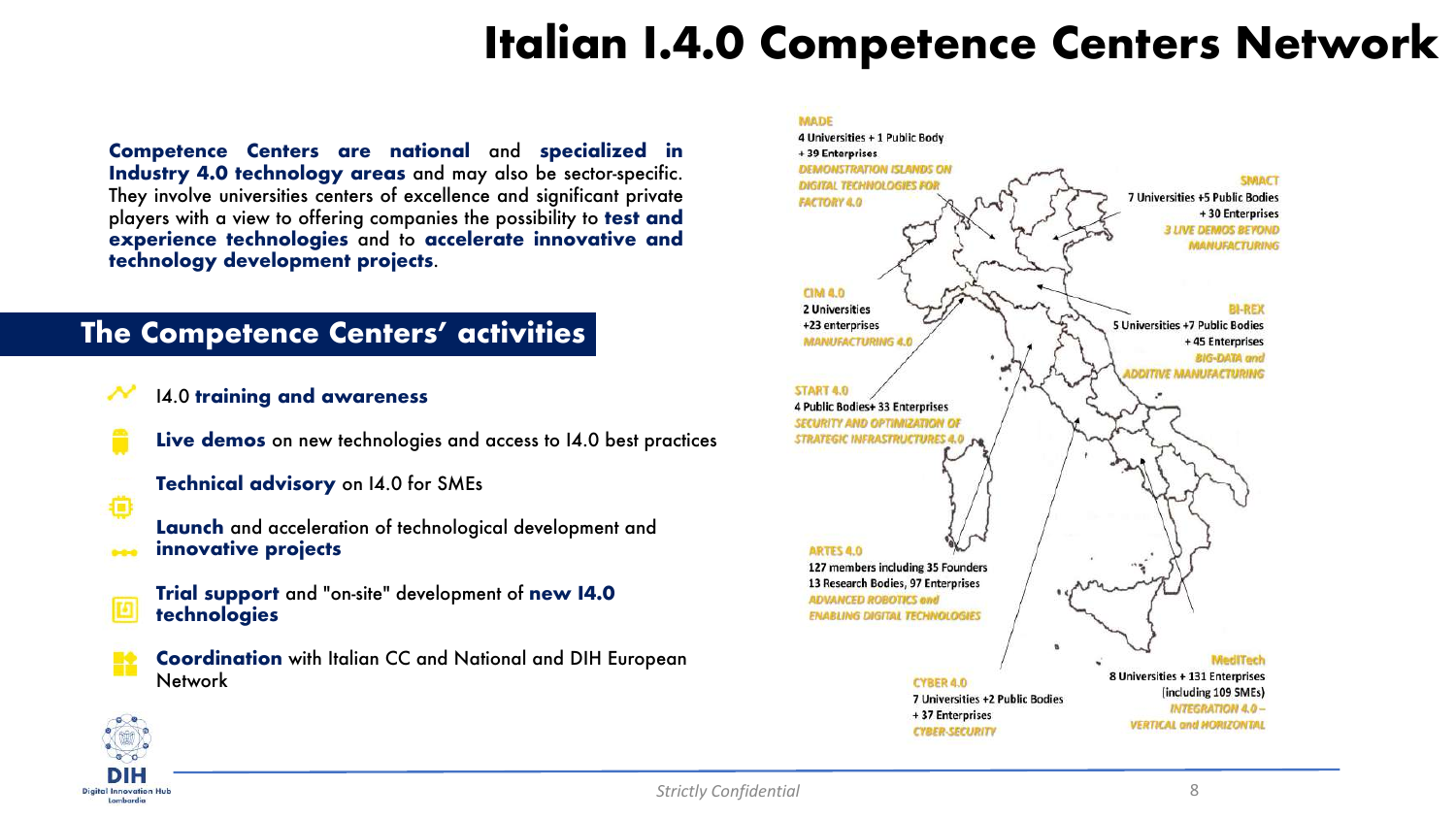## **Italian I.4.0 Competence Centers Network Deep Dive on MADE 4.0**

#### **MADE Competence Center's activities for the enterprises**



**Orientation** through Seminars on 14.0, company visits, Workshops, Tour to the Competence Center, Use Case specific demos



**Training** : Teaching Factory, Training, Train the Trainers



**Innovation projects, industrial research** : Industry Strategy 4.0, innovation projects, demos and tests, Technology Scouting, validation of Industry 4.0 projects, technology consultancy

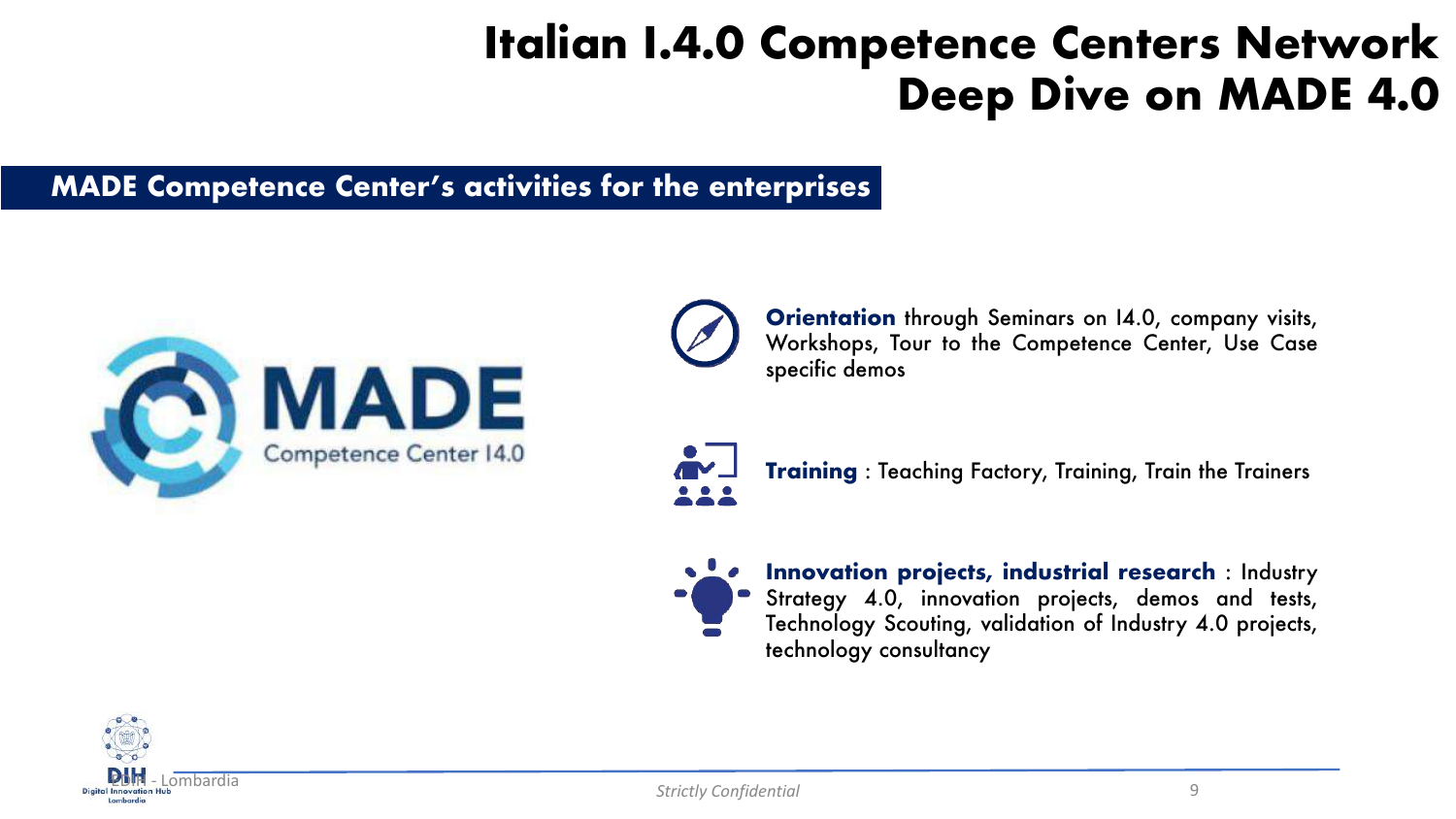## **Italian I.4.0 Competence Centers Network Deep Dive on MADE 4.0**

### **MADE -Test Before Invest - Technological areas**

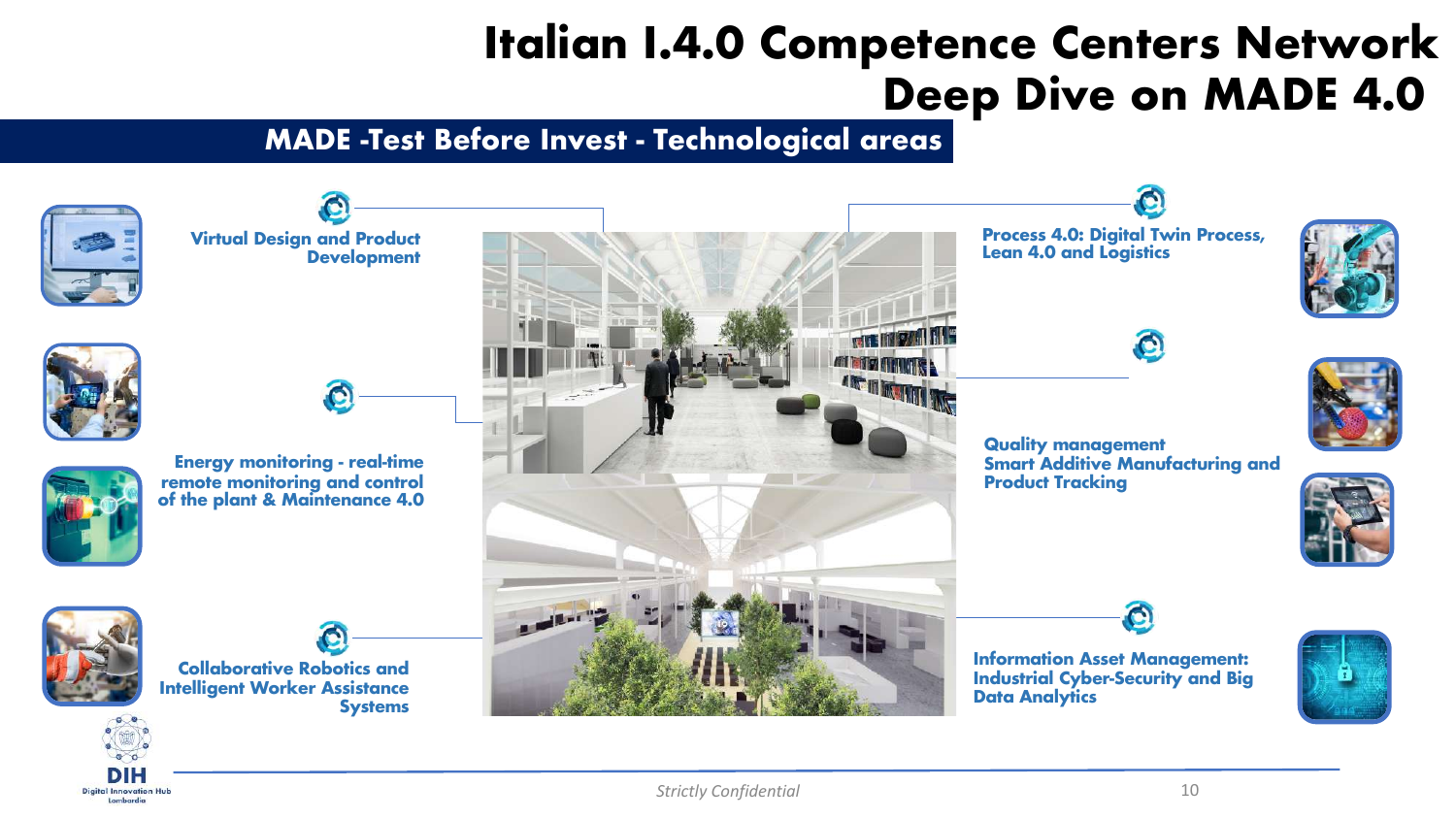## **European Digital Innovation Hub Network**

#### Digital Innovation Hubs are a Key Pillar in The European Commission's Digitising European Industry

Companies can benefit from Digital Innovation Hubs to better understand how to improve their processes, products and services through digital technologies. Digital Innovation Hubs are not-for-profit, one-stop-shops that support companies – in particular small and medium-size enterprises (SMEs) – and public organisations in their digital transformation, offering them services such as:



**Test before invest**: Experimentation with new digital technologies – software and hardware – to understand new opportunities and return on investments, also including demonstration facilities and piloting



**Skills and training** to make the most of digital innovations: train-thetrainer programmes, boot-camps, traineeships, exchange of curricula and training material



Support to find **investments**: feasibility studies, develop business plans, incubation & acceleration programmes



An innovation **ecosystem and networking** opportunities through marketplaces and brokerage activities



**Initiative**